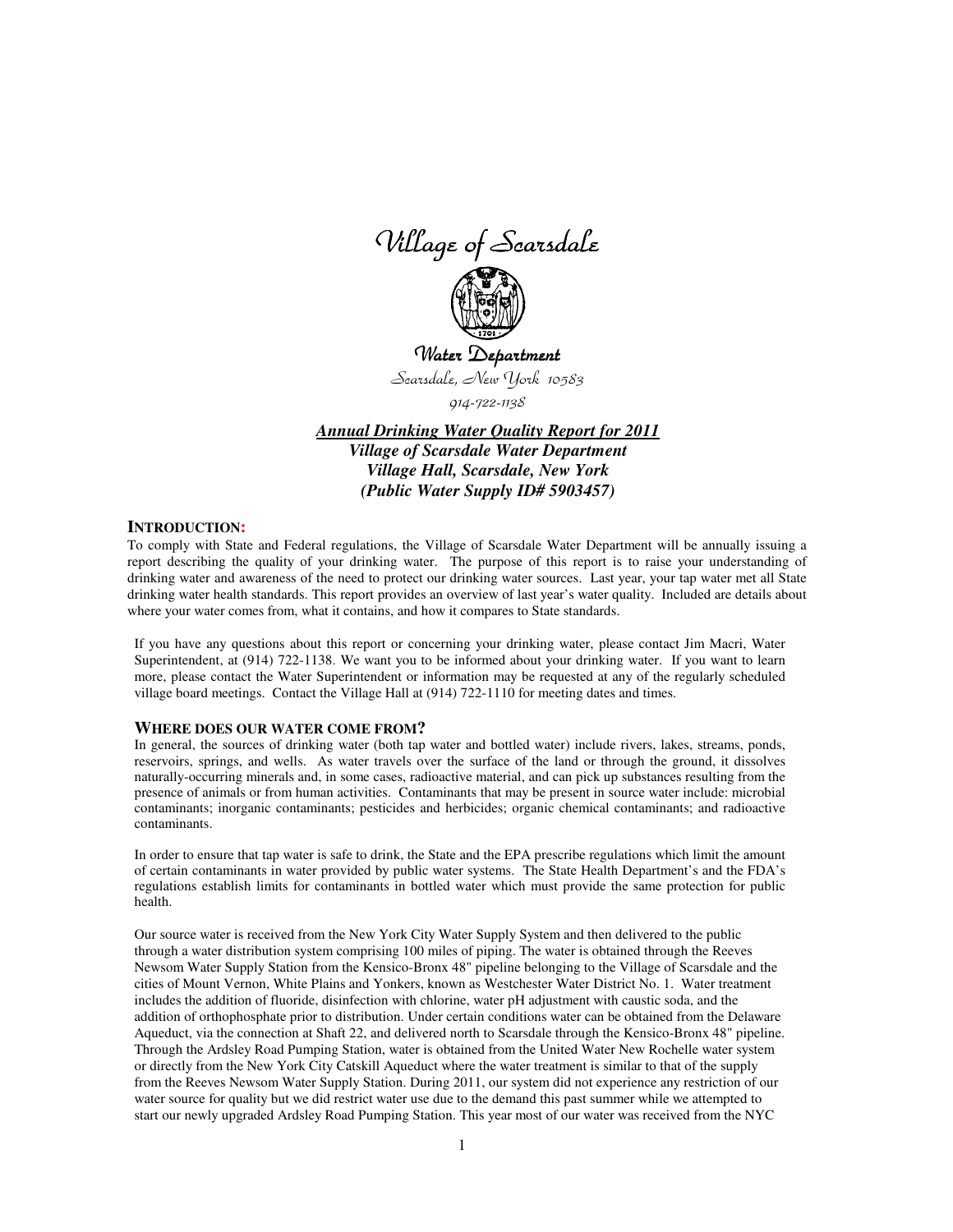Kensico Reservoir and a small amount was received from the Ardsley Road Pumping Station which draws water from the NYC Catskill Aqueduct. All of our water supply is from the NYC water supply system.

The NYS DOH has evaluated the susceptibility of water supplies statewide to potential contamination under the Source Water Assessment Program (SWAP), and their findings are summarized in the paragraphs below. It is important to stress that these assessments were created using available information and only estimate the potential for source water contamination. Elevated susceptibility ratings do not mean that source water contamination has or will occur for this PWS. This PWS provides treatment and regular monitoring to ensure the water delivered to consumers meets all applicable standards.

Scarsdale obtains water from the New York City water supply system. Water either come from the Catskill/Delaware watersheds east of the Hudson River and/or from the Croton watershed in Putnam and Westchester counties. The New York City Department of Environmental Protection (DEP) implements a series of programs to evaluate and protect source water quality within these watersheds. Their efforts focus on three important program areas: the enforcement of strengthened Watershed Rules and Regulations; the acquisition and protection of watershed lands; and implementation partnership programs that target specific sources of pollution in the watersheds.

Due to these intensive efforts, the SWAP methodologies applied to the rest of the state were not applied for this PWS. Additional information on the water quality and protection efforts in these New York City watersheds can be found at NYCDEP's web site www.nyc.gov/html/dep/html/watershed\_protection/index.shtml.

Specifically, Scarsdale obtains its water from the Catskill/Delaware watersheds east of the Hudson. The reservoirs in this mountainous rural area are relatively deep with little development along their shorelines. The main water quality concerns associated with land cover is agriculture, which can contribute microbial contaminants, pesticides, and algae producing nutrients. There are also some potential contamination concerns associated with residential lands and associated wastewater discharges. However, advanced treatments which reduce contaminants are in place for most of these discharges. There are also a number of other discrete facilities, such as landfills, chemical bulk storages, etc. that have the potential to impact local water quality, but large significant water quality problems associated with these facilities are unlikely due to the size of the watershed and surveillance and management practices.

### **FACTS AND FIGURES:**

The Scarsdale Water System is owned and operated by the Village of Scarsdale. Water Service is provided to the Village of Scarsdale, Eastchester Water District No. 1 and some homes in Mamaroneck, New Rochelle and Greenburgh. Our water system serves an estimated population of 20,608 through 5,800 service connections. The total water delivered in 2011 was 1.084 billion gallons. The daily average of water treated and pumped into the distribution system was 2.969 million gallons per day. Our highest single day was 7.592 million gallons. The amount of water delivered to customers, (metered), was 0.978 billion gallons. This leaves the total for unbilled water, (formerly known as unaccounted for water) at 106 million gallons, (9.8 % of the total amount delivered). Unbilled water is a result of many factors. Losses arise from ruptured water mains, hydrants struck by automobiles, service line leaks, fire protection and training, testing of water meters, use of unmetered water for construction purposes and the unmetered water used for flushing water mains. In 2011 water customers were charged \$1.65 per 100 cu ft, (or \$2.21 per 1,000 gallons), for water used up to 5,000 cu ft per quarter and \$5.78 per 100 cu ft, (or \$7.73 per 1,000 gallons), for water used above 5,000 cu ft per quarter for the first half of the year. In the second half of the year water customers were charged \$1.85 per 100 cu ft, (or \$2.47 per 1,000 gallons), for water used up to 5,000 cu ft per quarter and \$6.48 per 100 cu ft, (or \$8.66 per 1,000 gallons), for water used above 5,000 cu ft per quarter. The annual average water charge per user was \$520.

#### **ARE THERE CONTAMINANTS IN OUR DRINKING WATER?**

As the State regulations require, we routinely test your drinking water for numerous contaminants. These contaminants include: total coliform, turbidity, inorganic compounds, nitrate, nitrite, lead and copper, volatile organic compounds, total trihalomethanes, haloacetic acids, and synthetic organic compounds. Some of the compounds we analyzed for were detected in your drinking water; however, these contaminants were detected below the level allowed by the State. The table presented below depicts which compounds were detected in your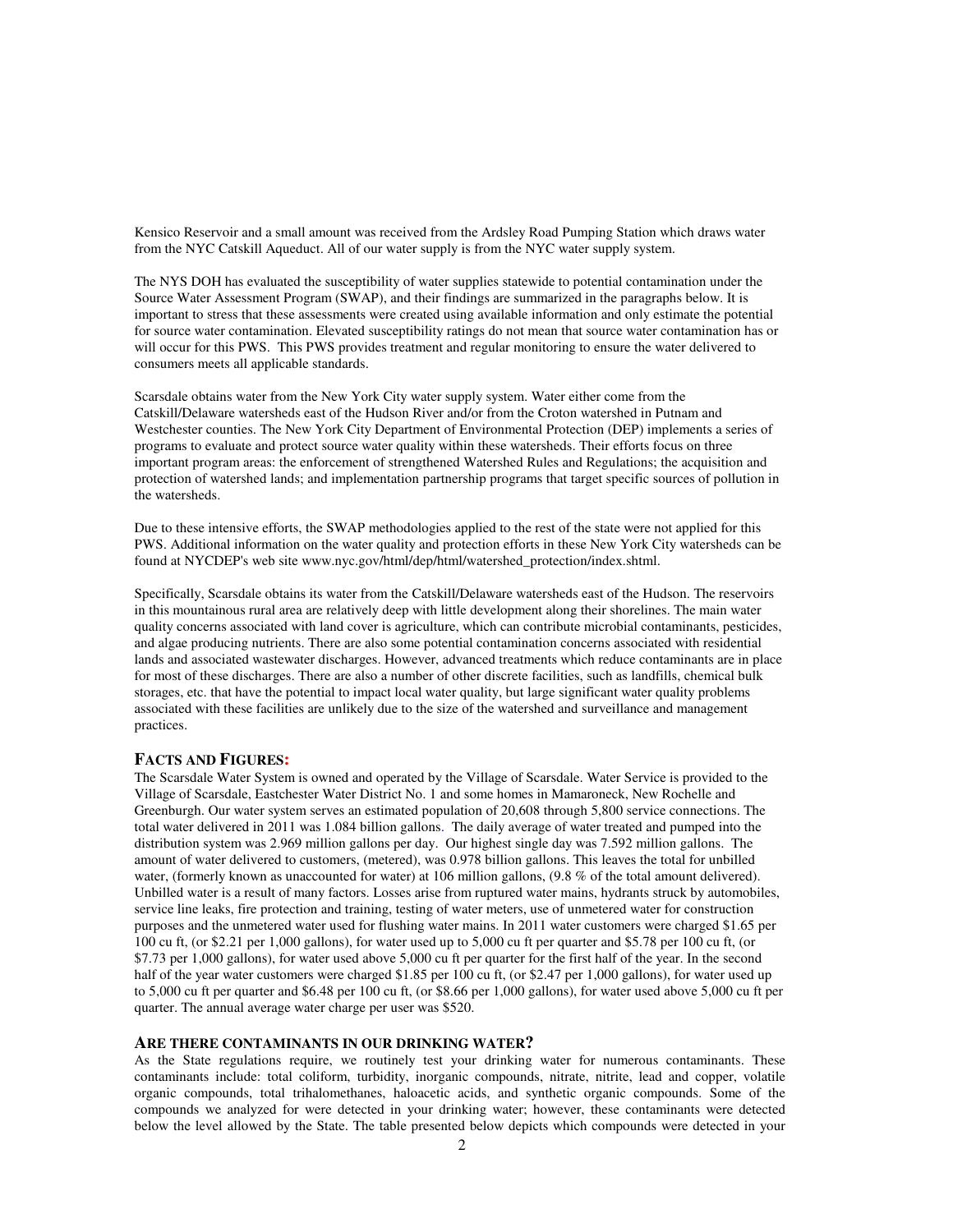drinking water. The State allows us to test for some contaminants less than once per year because the concentrations of these contaminants do not change frequently. Some of our data, though representative, are more than one year old. A supplement to this report has been prepared and will be printed in the Scarsdale Inquirer in May 2012. A copy can be obtained by contacting the Water Department.

It should be noted that all drinking water, including bottled drinking water, may be reasonably expected to contain at least small amounts of some contaminants. The presence of contaminants does not necessarily indicate that water poses a health risk. More information about contaminants and potential health effects can be obtained by calling the EPA's Safe Drinking Water Hotline (800-426-4791) or the Westchester County Health Department at (914) 813-5000.

## **Table of Detected Contaminants:**

|                                                                                                    |                |                                  | Level     |                 |                  |                         |                                                                  |
|----------------------------------------------------------------------------------------------------|----------------|----------------------------------|-----------|-----------------|------------------|-------------------------|------------------------------------------------------------------|
|                                                                                                    |                |                                  | Detected  | Unit            |                  |                         |                                                                  |
|                                                                                                    | Violation      | Date of                          | (Average) | Measure-        |                  | <b>Regulatory Limit</b> | Likely Source of                                                 |
| Contaminant                                                                                        | Yes/No         | Sample                           | (Range)   | ment            | <b>MCLG</b>      | (MCL, TT or AL)         | Contamination                                                    |
| Inorganic Chemical Contaminants (Distribution System):                                             |                |                                  |           |                 |                  |                         |                                                                  |
| Alkalinity as CaCO3                                                                                | No             | 01/20/11                         | 11.1      | $\frac{u g}{l}$ | N/A              | N/A                     | Erosion of natural deposits                                      |
| Aluminum                                                                                           | N <sub>o</sub> | 01/20/11                         | 67.1      | ug/l            | N/A              | N/A                     | Erosion of natural deposits                                      |
| <b>Barium</b>                                                                                      | N <sub>0</sub> | 01/20/11                         | 17.9      | ug/l            | 2000             | 2000                    | Erosion of natural deposits                                      |
| Calcium as CaCO3                                                                                   | No             | 01/20/11                         | 13        | mg/l            | N/A              | N/A                     | Erosion of natural deposits                                      |
| Calcium                                                                                            | No             | 01/20/11                         | 5.43      | mg/l            | N/A              | N/A                     | Erosion of natural deposits                                      |
| Chloride                                                                                           | No             | 01/20/11                         | 10.3      | mg/1            | N/A              | 250                     | Erosion of natural deposits                                      |
| Copper                                                                                             | No             | 01/20/11                         | 64.1      | $\frac{u}{2}$   | 1300             | 1300                    | Erosion of natural deposits &<br>corrosion of household plumbing |
| Fluoride                                                                                           | No             | Daily                            | 0.47      | mg/l            | N/A              | 2.2                     | Water Additive which<br>Promotes strong teeth                    |
| Hardness                                                                                           | N <sub>o</sub> | 01/20/11                         | 19        | mg/l            | N/A              | N/A                     | Erosion of natural deposits                                      |
| Iron                                                                                               | No             | 01/20/11                         | 55        | $\frac{u g}{l}$ | N/A              | 300                     | Erosion of natural deposits                                      |
| Lead                                                                                               | No             | 01/20/11                         | 1.2       | $\frac{u g}{l}$ | N/A              | 15                      | Erosion of natural deposits<br>corrosion of household plumbing   |
| Manganese                                                                                          | No             | 01/20/11                         | 20.8      | $\frac{u g}{l}$ | N/A              | 300                     | Erosion of natural deposits                                      |
| Nitrate                                                                                            | No             | 01/20/11                         | 0.191     | mg/l            | 10               | 10                      | Runoff from fertilizer use                                       |
| Orthophosphates                                                                                    | No             | 01/20/11                         | 0.527     | mg/l            | N/A              | N/A                     | Water Additive which<br>reduces water corrosivity                |
| pH                                                                                                 | No             | Daily                            | 6.6       | Units           | N/A              | N/A                     |                                                                  |
| Sodium (5)                                                                                         | No             | 01/20/11                         | 6.8       | mg/l            | See note 5       | 20                      | Erosion of natural deposits                                      |
| Sulfate, Potable                                                                                   | N <sub>o</sub> | 01/20/11                         | 4.99      | mg/l            | N/A              | 250                     | Erosion of natural deposits                                      |
| Total Dissolved Solids No                                                                          |                | 01/20/11                         | 45.6      | mg/l            | N/A              | N/A                     | Metals & salts naturally<br>occurring in the soil                |
| Turbidity (1)                                                                                      | No             | Daily                            | 0.73      | <b>NTU</b>      | N/A              | 5                       | Soil erosion & stream<br>sediments                               |
| Zinc                                                                                               | N <sub>0</sub> | 01/20/11                         | 19.3      | $\frac{u}{2}$   | N/A              | 5000                    | Naturally occurring                                              |
| Inorganic Chemical Contaminants (Source Water):                                                    |                |                                  |           |                 |                  |                         |                                                                  |
| Copper                                                                                             | No             | 01/20/11                         | 29.4      | $\frac{u g}{l}$ | 1300             | 1300                    | Erosion of natural deposits &<br>corrosion of household plumbing |
| Lead & Copper Contaminant - System Wide Sampling – (every three years in the Distribution System): |                |                                  |           |                 |                  |                         |                                                                  |
| Lead $(3)$                                                                                         | No             | June & July 2009                 | 7.3       | $\frac{u g}{l}$ | $\boldsymbol{0}$ | 15                      | Erosion of natural deposits &<br>corrosion of household plumbing |
| Copper $(2)$                                                                                       | No             | June & July 2009                 | 359       | $\frac{u g}{l}$ | 1300             | 1300                    | Erosion of natural deposits &<br>corrosion of household plumbing |
| Organic Chemical Contaminants (Distribution System):                                               |                |                                  |           |                 |                  |                         |                                                                  |
| Total Trihalomethanes - Quarterly & Stage 1 & 2 DBP Sampling $(4)$                                 |                |                                  |           |                 |                  |                         |                                                                  |
|                                                                                                    |                | No Jan, April, July, Oct         | 38.0      | $\frac{u g}{l}$ | N/A              | 80                      | By-product of chlorination                                       |
|                                                                                                    |                | 2011                             |           |                 |                  |                         |                                                                  |
| Haloacetic Acids – Quarterly & Stage 1 & 2 DBP Sampling (4)                                        |                |                                  |           |                 |                  |                         |                                                                  |
|                                                                                                    |                | No Jan, April, July, Oct<br>2011 | 37.3      | $\frac{1}{2}$   | N/A              | 60                      | By-product of chlorination                                       |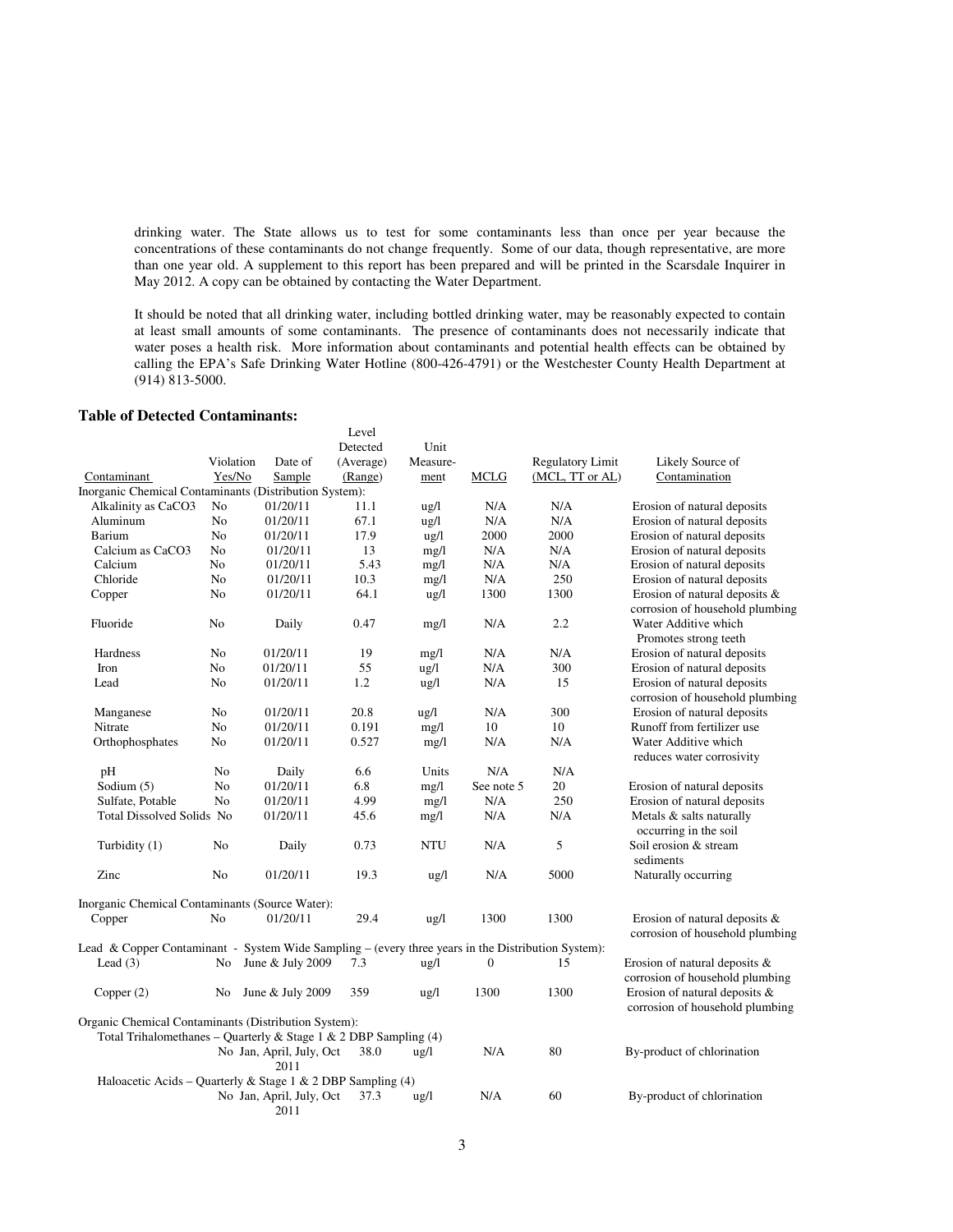| Organic Chemical Contaminants (Source Water – Kensico Reservoir): |  |             |      |               |     |    |                             |  |  |  |  |
|-------------------------------------------------------------------|--|-------------|------|---------------|-----|----|-----------------------------|--|--|--|--|
| $bis(2-Ethylhexyl) adipate$ No $10/24/11$                         |  |             | 0.83 | ug/l          | N/A | 50 | Pesticide Contaminant       |  |  |  |  |
|                                                                   |  |             |      |               |     |    |                             |  |  |  |  |
| Organic Chemical Contaminants (Source Water – Catskill Aqueduct): |  |             |      |               |     |    |                             |  |  |  |  |
| <b>Total Trihalomethanes</b>                                      |  | No 10/22/11 | 45.4 | $u\text{g/l}$ | N/A | 80 | By-product of chlorination. |  |  |  |  |
| O-xylene                                                          |  | No 10/24/11 | 0.24 | $u\text{g/l}$ | N/A | 50 | Pesticide Contaminant       |  |  |  |  |
| $bis(2-Ethylhexyl)$ adipate                                       |  | No 10/24/11 | 0.76 | $u\text{g/l}$ | N/A | 50 | Pesticide Contaminant       |  |  |  |  |
|                                                                   |  |             |      |               |     |    |                             |  |  |  |  |

#### **Notes:**

- 1 Turbidity is a measure of the cloudiness of the water. We test it because it is a good indicator of water quality. High turbidity can hinder the effectiveness of disinfectants. Our highest single turbidity measurement in the distribution system for the year occurred on 01/20/11, (2.01 NTU). State regulations require that turbidity must always be below 5 NTU.
- $2 -$  The level presented represents the  $90<sup>th</sup>$  percentile of the 30 sites tested. A percentile is a value on a scale of 100 that indicates the percent of a distribution that is equal to or below it. The  $90<sup>th</sup>$  percentile is equal to or greater than 90% of the copper values detected at your water system. In this case, thirty samples were collected at your water system and the 90<sup>th</sup> percentile value was the 27th value which was 0.359 mg/l. The action level for copper was not exceeded at any of the sites tested. The highest copper value was 0.846 mg/l & the lowest value was 0.083 mg/l.
- $3$  The level presented represents the  $90<sup>th</sup>$  percentile of the 30 sites tested. A percentile is a value on a scale of 100 that indicates the percent of a distribution that is equal to or below it. The  $90<sup>th</sup>$  percentile is equal to or greater than 90% of the lead values detected at your water system. In this case, thirty samples were collected at your water system and the  $90<sup>th</sup>$  percentile value was the 27th value which was 7.3 ug/l. The action level for lead was not exceeded at any of the sites tested. The highest lead value was 13.2 ug/l & the lowest was "none detected".
- 4 This level represents the average of 20 samples taken during the year. The highest level was 54.0 ug/l & the lowest was 22.0 ug/l for Trihalomethanes. The highest level was 57.0 ug/l & the lowest was 25.0 ug/l for Haloacetic Acids.
- 5 Water containing more than 20 mg/l of sodium should not be used for drinking by people on severely restricted diets. Water containing more that 270 mg/l of sodium should not be used for drinking by people on moderately restricted sodium diets.

#### **Definitions:**

*Maximum Contaminant Level*(MCL): The highest level of a contaminant that is allowed in drinking water. MCLs are set as close to the MCLGs as feasible.

*Maximum Contaminant Level Goal* (MCLG): The level of a contaminant in drinking water below which there is no known or expected risk to health. MCLGs allow for a margin of safety.

*Maximum Residual Disinfectant Level* (MRDL): The highest level of a disinfectant allowed in drinking water. There is convincing evidence that addition of a disinfectant is necessary for control of microbial contaminants. *Maximum Residual Disinfectant Level Goal* (MRDLG): The level of a drinking water disinfectant below which there is no known or expected risk to health. MRDLGs do not reflect the benefits of the use of disinfectants to control microbial contamination.

Action Level (AL): The concentration of a contaminant which, if exceeded, triggers treatment or other requirements which a water system must follow.

*Treatment Technique* (TT): A required process intended to reduce the level of a contaminant in drinking water. *Non-Detects* (ND): Laboratory analysis indicates that the constituent is not present.

*Nephelometric Turbidity Unit* (NTU): A measure of the clarity of water. Turbidity in excess of 5 NTU is just noticeable to the average person.

*Milligrams per liter* (mg/l): Corresponds to one part of liquid in one million parts of liquid (parts per million ppm).

*Micrograms per liter* (ug/l): Corresponds to one part of liquid in one billion parts of liquid (parts per billion - ppb). *Nanograms per liter* (ng/l): Corresponds to one part of liquid to one trillion parts of liquid (parts per trillion - ppt). *Picograms per liter* (pg/l): Corresponds to one part per of liquid to one quadrillion parts of liquid (parts per quadrillion – ppq).

*Million Fibers per Liter* (MFL): A measure of the presence of asbestos fibers that are longer than 10 micrometers. *LT*: Less Than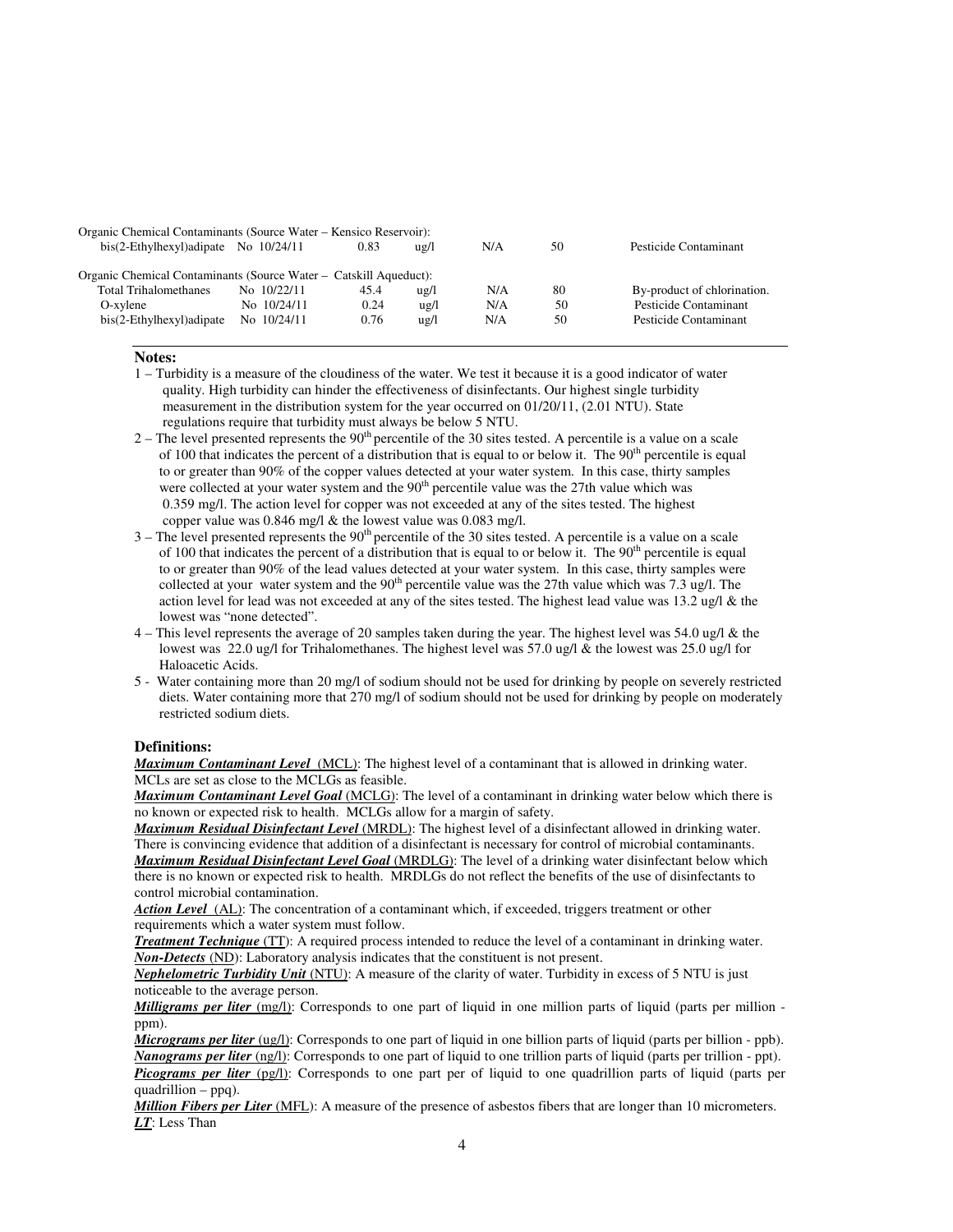According to State regulations, we are required to routinely monitor drinking water for various contaminants. Drinking water is tested for inorganic and organic contaminants, trihalomethanes, and coliform bacteria. Contaminants detected are included in the Table of Detected Contaminants. Contaminants we analyzed for but did not detect were:

E.coli bacteria, Arsenic, Chromium, Mercury, Selenium, Antimony, Beryllium, Cyanide, Nickel, Apparent Color, Thallium, Nitrite, Vanadium, Silver, Cobalt, Boron, Molybdenum, Lead, Bromoform, Dibromochloromethane, Vinyl Chloride, Benzene, Bromobenzene, Bromochloromethane, Bromomethane, Nbutylbenzene, Sec-butylbenzene, Tert-butylbenzene, Carbon tetrachloride, Chlorobenzene, Chloroethane, Chloromethane, 2-chlorotoluene, 4-chlorotoluene, Dibromomethane, 1,2-dichlorobenzene, 1,3-dichlorobenzene, 1,4-dichlorobenzene, dichlorodifluoromethane, 1,1-dichloroethane, 1,2-dichloroethane, 1,1-dichloroethene, Cis-1,2-dichloroethene, Trans-1,2-dichloroethene, 1,2-dichloropropane, 1,3-dichloropropane, 2,2-dichloropropane, 1,1 dichloropropene, Cis-1,3-dichloropropene, Trans-1,3-dichloropropene, Ethylbenzene, Hexachlorobutadiene, Isopropylbenzene, P-isopropyltoluene, Methylene chloride, N-propylbenzene, Styrene, 1,1,1,2-tetrachloroethane, 1,1,2,2-tetrachloroethane, Tetrachloroethene, Toluene, 1,2,3-trichlorobenzene, 1,2,4-trichlorobenzene, 1,1,1 trichloroethane, 1,1,2-trichloroethane, Trichloroethene, Trichlorofluoromethane, 1,2,3-trichloropropane, 1,2,4 trimethylbenzene, 1,3,5-trimethylbenzene, P & M-xylene, 2-butanone (MEK), Naphthalene, Methyl T-Butyl Ether, 4-Methyl-2-pentanone, 1,2-Dibromoethane, 1,2-Dibromo-3-Chlorpropane, Alachlor, Atrazine, Simazine, Hexachlorobenzene, Hexachlorocyclopentadiene, Benzo(A)pyrene, bis(2-Ethylhexyl)phthalate, Aldicarb Sulfoxide, Aldicarb Sulfone, Oxamyl, Methomyl, 3-Hydroxycarbofuran, Aldicarb, Carbofuran, Carbaryl, Glyphosate, Diquat, 2,4-D, 2,4,5-T, Silvex, Dalapon, Dicamba, Dinoseb, Pentachlorophenol, Picloram, Dioxin, Endothall, Butachlor, Metolachlor, Metribuzin, 2,3,7,8-TCDD (Dioxin), DCPA di-mono-acids, 2,4-Dinitrotoluene, 2,6-Dinitrotoluene, Acetochlor, EPTC, Molinate, Terbacil, MTBE, perchlorate, 4,4-DDE, Aldrin, Chlordane, Dieldrin, Endrin, Heptachlor, Heptachlor Epoxide, Lindane, Methoxychlor, PCB's, Propachlor, Toxaphene, Ethylene glycol, Propylene glycol

### **WHAT DOES THIS INFORMATION MEAN?**

As you can see by the table, our system had no violations. We have learned through our testing that some contaminants have been detected; however, these contaminants were detected below the level allowed by the State.

If present, elevated levels of lead can cause serious health problems, especially for pregnant women, infants, and young children. It is possible that lead levels at your home may be higher than at other homes in the community as a result of materials used in your home's plumbing. The Village of Scarsdale is responsible for providing high quality drinking water, but cannot control the variety of materials used in plumbing components. When your water has been sitting for several hours, you can minimize the potential for lead exposure by flushing your tap for 30 seconds to 2 minutes before using water for drinking or cooking. If you are concerned about lead in your water, you may wish to have your water tested. Information on lead in drinking water, testing methods, and steps you can take to minimize exposure is available from the Safe Drinking Water Hotline (1-800-426-4791) or at http://www.epa.gov/safewater/lead.

#### **IS OUR WATER SYSTEM MEETING OTHER RULES THAT GOVERN OPERATIONS?**

During 2011, our system was in compliance with all applicable State drinking water requirements.

### **Variances and Exemptions:**

In accordance with the Federal Safe Drinking Water Act of 1986 and New York State requirements regarding the quality of potable water, we submitted a request for filtration avoidance of our raw water sources for both the Reeves Newsom Water Supply Station and the Ardsley Road Pumping Station. We received a variance from the New York State Department of Health in December 1991. This variance is still in effect.

The Village of Scarsdale was granted a Biofilm Variance from the New York State Department of Health on August 29, 1994. The variance recognizes that the maximum contaminant level cannot be used to determine the public health significance of coliform bacteria being detected in the distribution system when biofilms, and not contaminated water, is in the system.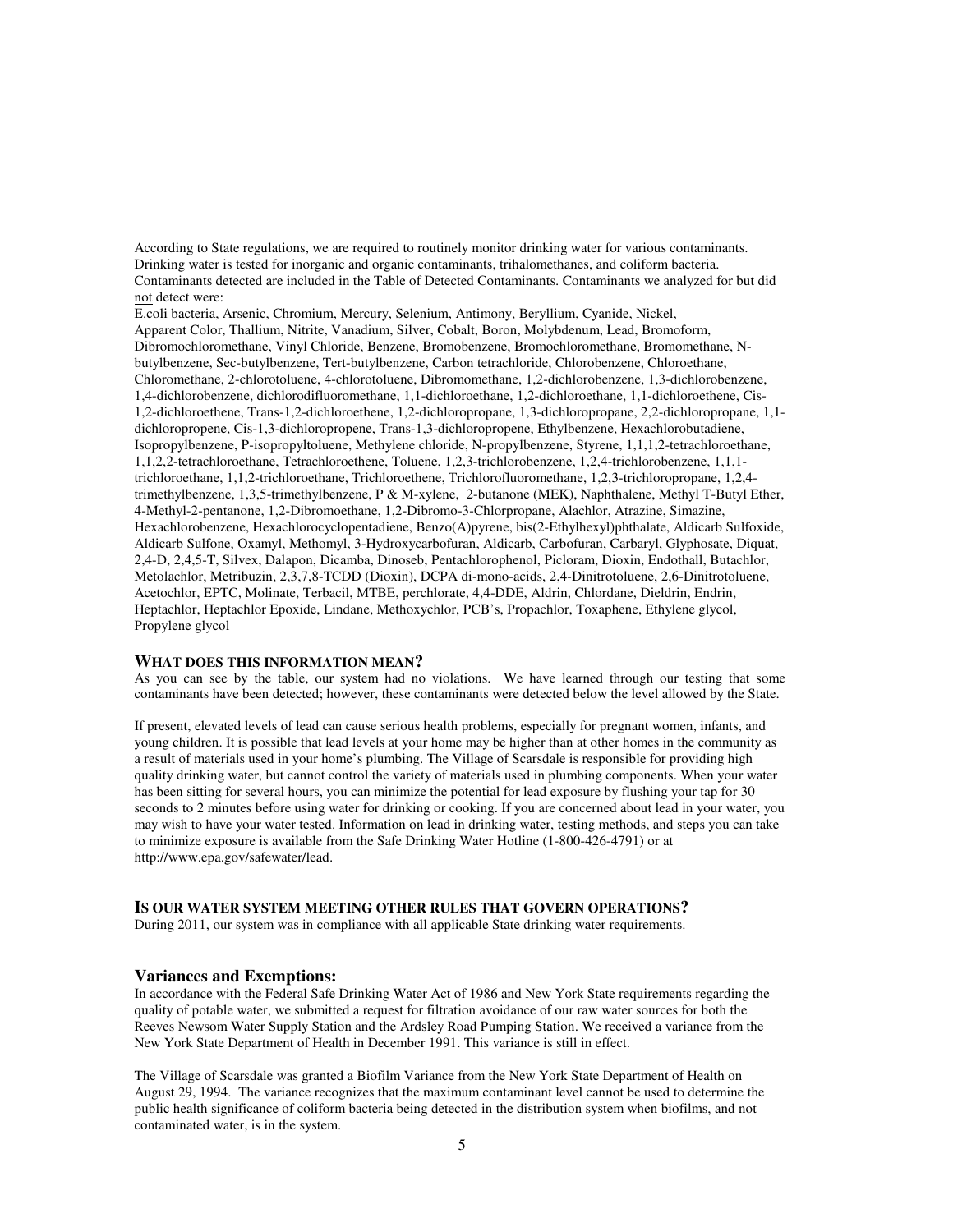### **INFORMATION ON CRYPTOSPORIDIUM:**

Cryptosporidium is a microbial pathogen found in surface water and groundwater under the influence of surface water. Although filtration removes Cryptosporidium, the most commonly-used filtration methods cannot guarantee 100 percent removal. Current test methods do not allow us to determine if the organisms are dead or if they are capable of causing disease. During 2011, as part of routine sampling, NYC collected 117 samples from their source water at Kensico Reservoir and analyzed them for Cryptosporidium oocysts. Of these samples 3 were confirmed positive. Therefore, the testing indicates the presence of Cryptosporidium in our source water. Current test methods do not allow us to determine if the organisms are dead or if they are capable of causing disease. Ingestion of Cryptosporidium may cause cryptosporidiosis, a gastrointestinal infection. Symptoms of infection include nausea, diarrhea, and abdominal cramps. Most healthy individuals can overcome disease within a few weeks. However, immuno-compromised people are at greater risk of developing life-threatening illness. We encourage immuno-compromised individuals to consult their health care provider regarding appropriate precautions to take to avoid infection. Cryptosporidium must be ingested to cause disease, and it may be spread through means other than drinking water.

#### **INFORMATION ON GIARDIA:**

Giardia is a microbial pathogen present in varying concentrations in many surface waters and groundwater under the influence of surface water. Giardia is removed/inactivated through a combination of filtration and disinfection or by disinfection. During 2011, as part of routine sampling, NYC collected 117 samples from their source water at Kensico Reservoir and analyzed them for Giardia cysts. Of these samples 93 were confirmed positive. Therefore, the testing indicates the presence of Giardia in our source water. The source water is disinfected prior to reaching our distribution system so to remove/inactivate the Giardia cyst. Current test methods do not allow us to determine if the organisms are dead or if they are capable of causing disease. Ingestion of Giardia may cause giardiasis, an intestinal illness. People exposed to Giardia may experience mild or severe diarrhea, or in some instances no symptoms at all. Fever is rarely present. Occasionally, some individuals will have chronic diarrhea over several weeks or a month, with significant weight loss. Giardiasis can be treated with anti-parasitic medication. Individuals with weakened immune systems should consult with their health care providers about what steps would best reduce their risks of becoming infected with Giardiasis. Individuals who think that they may have been exposed to Giardiasis should contact their health care providers immediately. The Giardia parasite is passed in the feces of an infected person or animal and may contaminate water or food. Person to person transmission may also occur in day care centers or other settings where handwashing practices are poor.

#### **DO I NEED TO TAKE SPECIAL PRECAUTIONS?**

Some people may be more vulnerable to disease causing microorganisms or pathogens in drinking water than the general population. Immuno-compromised persons such as persons with cancer undergoing chemotherapy, persons who have undergone organ transplants, people with HIV/AIDS or other immune system disorders, some elderly, and infants can be particularly at risk from infections. These people should seek advice from their health care provider about their drinking water. EPA/CDC guidelines on appropriate means to lessen the risk of infection by Cryptosporidium, Giardia and other microbial pathogens are available from the Safe Drinking Water Hotline (800-  $426 - 4791$ .

## **INFORMATION ON FLUORIDE ADDITION:**

Our system is one of the many drinking water systems in New York State that provides drinking water with a controlled, low level of fluoride for consumer dental health protection. Fluoride is added to your water by the Village of Scarsdale. According to the United States Centers for Disease Control, fluoride is very effective in preventing cavities when present in drinking water at an optimal range from 0.8 to 1.2 mg/l (parts per million). To ensure that the fluoride supplement in your water provides optimal dental protection, the State Department of Health requires that the Village of Scarsdale monitor fluoride levels on a daily basis. During 2011 monitoring showed fluoride levels in your water were in the optimal range nearly 100% of the time. None of the monitoring results showed fluoride at the 2.2 mg/l MCL level for fluoride.